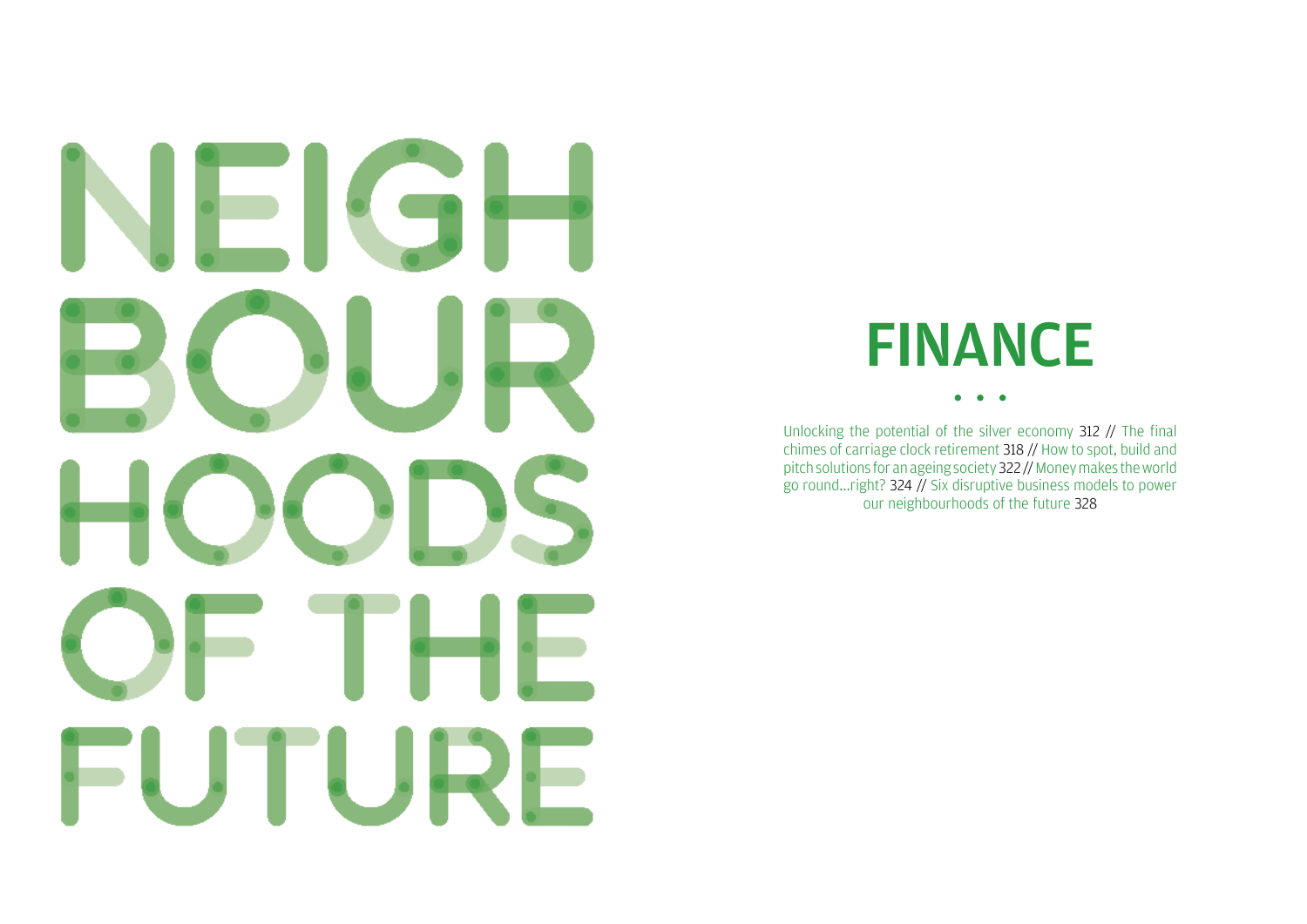# Unlocking the potential of the silver economy

Paul Simmonds Managing Director, Technopolis Group

Peter Varnai Principal, Health and Life Sciences, Technopolis Group

Kristine Farla Consultant, Technopolis Group

There is growing policy interest across Europe in capitalising on the ageing society. It is widely seen as an opportunity to create new jobs and economic growth, while improving our ability to live healthy, independent lives for longer. However, it is recognised that the changing needs of older citizens as customers must be explored, so that businesses can develop suitable products and services.

A recent report explored the market size and opportunity areas of the `Silver Economy'1 in the EU member states, as part of a broader agenda of the EU to 'Growing the Silver Economy'2 . The report found that in 2015, the 24m people in the UK aged 50+ (over a third of the UK population) consumed close to £400bn products and services.

By 2025, this demographic will climb to close to 40% of the population and will consume an estimated £565bn products and services. This consumption is dominated by private expenditure and according to Eurostat figures, transport, recreation, food and beverages, and housing make up half of all spending. The economic impact of this direct consumption is also significant (about a quarter of UK's GDP) and sustained over 9m jobs across the UK.

The opportunity provided by the Silver Economy across the EU digital single market is even larger. In 2015, over 50s had a combined spending power of  $E3.7$ tr. This is expected to grow to an estimated  $\epsilon$ 5.7tr in 2025. Older citizens represent critical consumer groups in multiple markets and better coordination across broader policy areas is needed. Amongst others, the report made the important policy recommendation to continue to support innovation of products and services targeted at independent living in agefriendly neighbourhoods and cities, to enable all citizens to live healthy lives for longer.

This aim is also the focus of the UK's Industrial Strategy Ageing Society Grand Challenge. This is to ensure that people can enjoy at least five extra healthy, independent life years by 2035, whilst narrowing the gap between the experience of the richest and poorest.





Source: European Commission: Growing the Silver Economy in Europe

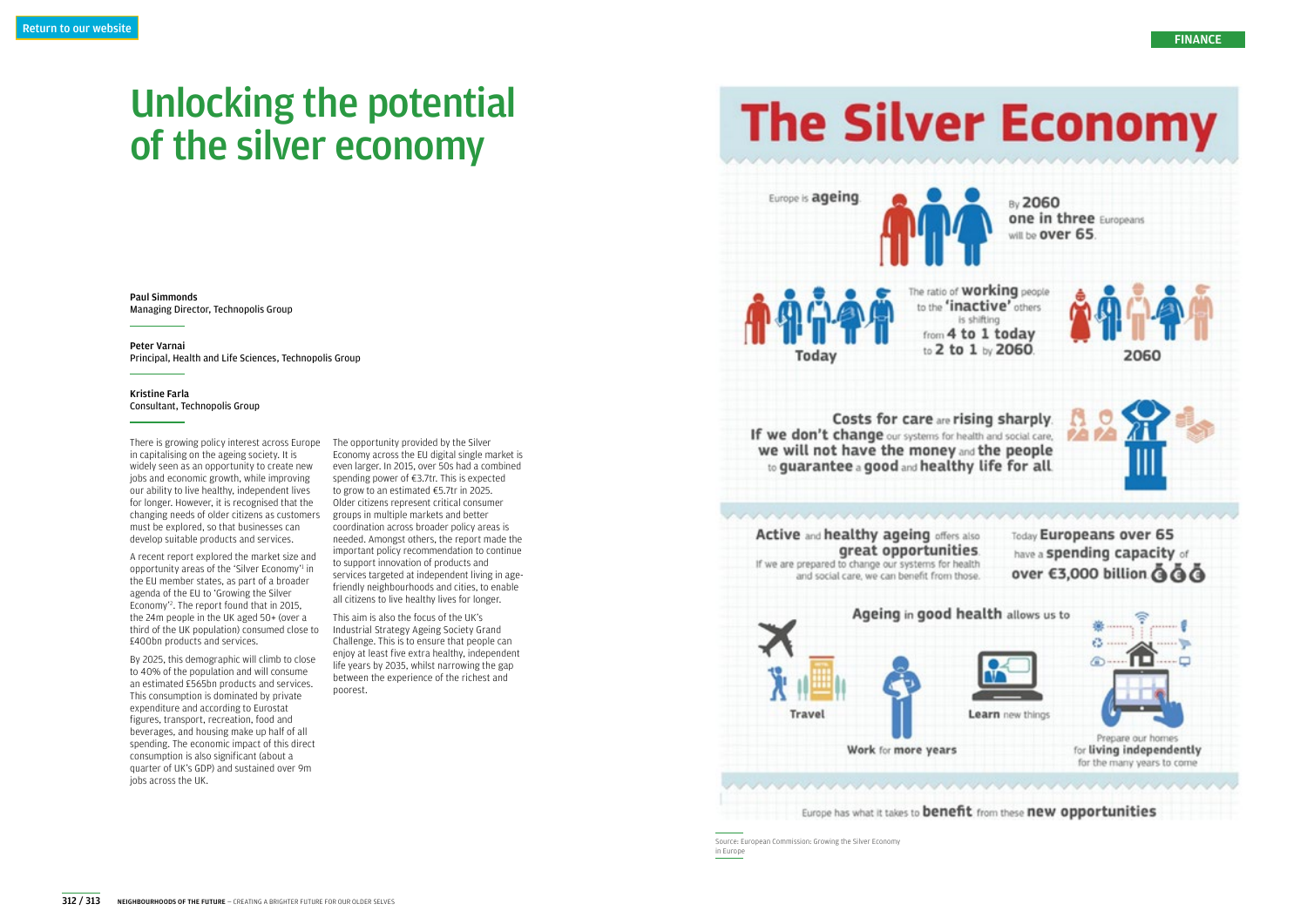# Adopting the change in smart technology

Behavioural research suggests older people may be slower to adopt major new technologies and new housing formats. Partly because we tend to move home less as we get older, and because of a general wariness about the value of such technologies. It seems likely that it will be the more discreet and attractive items that are embraced first and that the implementation of more extensive and fully-integrated smart-home solutions will be adopted more gradually by older citizens.

The change agents may well be younger family members and friends, who embrace these solutions more quickly and excitedly and then reveal their power in familiar and unpressurised environments. Therefore, the emphasis is firmly on the application of inclusive and universal design principles, so that we can continue to use products and services as we grow older.

There is also increasing interest in policy circles, which may well trigger a push for new standards and specifications in social housing, as well as a greater push by the health and care services to developing frameworks  $-$  and infrastructure  $-$  to promote personalised health and care.

The AAL programme has recently published<sup>4</sup> its first `AAL Market and Investment Report', to serve as a guide to policy makers, investors, entrepreneurs and other businesses interested in understanding the AAL market. It presents an overview of trends and developments, as well as a selection of emerging products, addressing both the consumer and regulated markets.

> The AAL Market and Investment Report fits well with the views expressed by the IMechE in its report, 'Healthy Homes: Accommodating an Ageing Population' (January 2018)<sup>6</sup>. It too anticipates some growth in demand for smart homes amongst older people and advocates the dual benefit of healthier and more independent living, along with a reduction in the cost of living. The IMechE estimates that the move to smart homes could save individuals and the government (by lessening the burden on the care system) billions of pounds each year. The increasing demand for new or upgraded smart homes also promises to provide a boost to the businesses that deliver these services and components, as well as injecting a little extra dynamism into

### AAL technologies and anage-friendly environment

Europe's Active and Assisted Living (AAL) programme is investing in numerous innovative products and services that use information and communication technology to maintain or improve our quality of life as we age. These innovations encompass a full spectrum of areas, from leisure and mobility, to health and care, and the home and work environments.3

The AAL programme, co-financed by the European Commission and individual countries, has funded projects that work towards creating market-ready products and services for older people, their families and carers. Each project consists of SMEs, research bodies and end-user organisations. These projects also aim to strengthen industrial opportunities in the field of healthy ageing technology and innovation.

The AAL market exists at the intersection of the smart home, eHealth and wearable technology market. A range of recent technological developments have expanded the opportunities to integrate these technologies and age-friendly environments:

· Sensor technology, such as wearable or ambient sensors, are included in a wide range of AAL solutions. Sensor technology has become more readily available and affordable, which is positively influencing the affordability of AAL solutions.

- · Reasoning technology is used to aggregate, process and analyse data. This includes machine learning models that are applied to telecare solutions and decision support systems.
- · Acting technology, and the development of smart actuators, are responsible for moving or controlling a mechanism or system. They have been integrated in various solutions, such as companion robots.
- · Interacting technology facilitates human-machine interactions (interface technology) and leverages the accessibility and usefulness of the solution to the end-user.
- · Communicating technology enables different components of a system to exchange information.

The market research portal, Statista, is tracking market and consumer data relating to smart homes,<sup>5</sup> and published a report in 2017 that estimated the size of the AAL segment within the broader EU smart homes market. They are predicting rapid growth in European and global demand for smart home technologies (especially relating to control, security and smart appliances) in the next five years, driven by younger private consumers.

The AAL segment is a small component of total smart home demand, defined as products and services for networked emergency alarms, accident detection, activity monitoring (by means of sensors) and comparable connected products that are aimed to support independent living for the older people. The EU AAL market is also projected to grow strongly, from  $£186m$ in 2017, to  $E1.4$ bn in 2021. This is driven by the proliferation of easy-to-use, affordable devices that offer immediate improvements in convenience, and a sense of personal safety and well-being.

Source: Statista 2017

# Figure 1 The EU AAL market embedded in the broader smart homes, wearables and

# eHealth markets

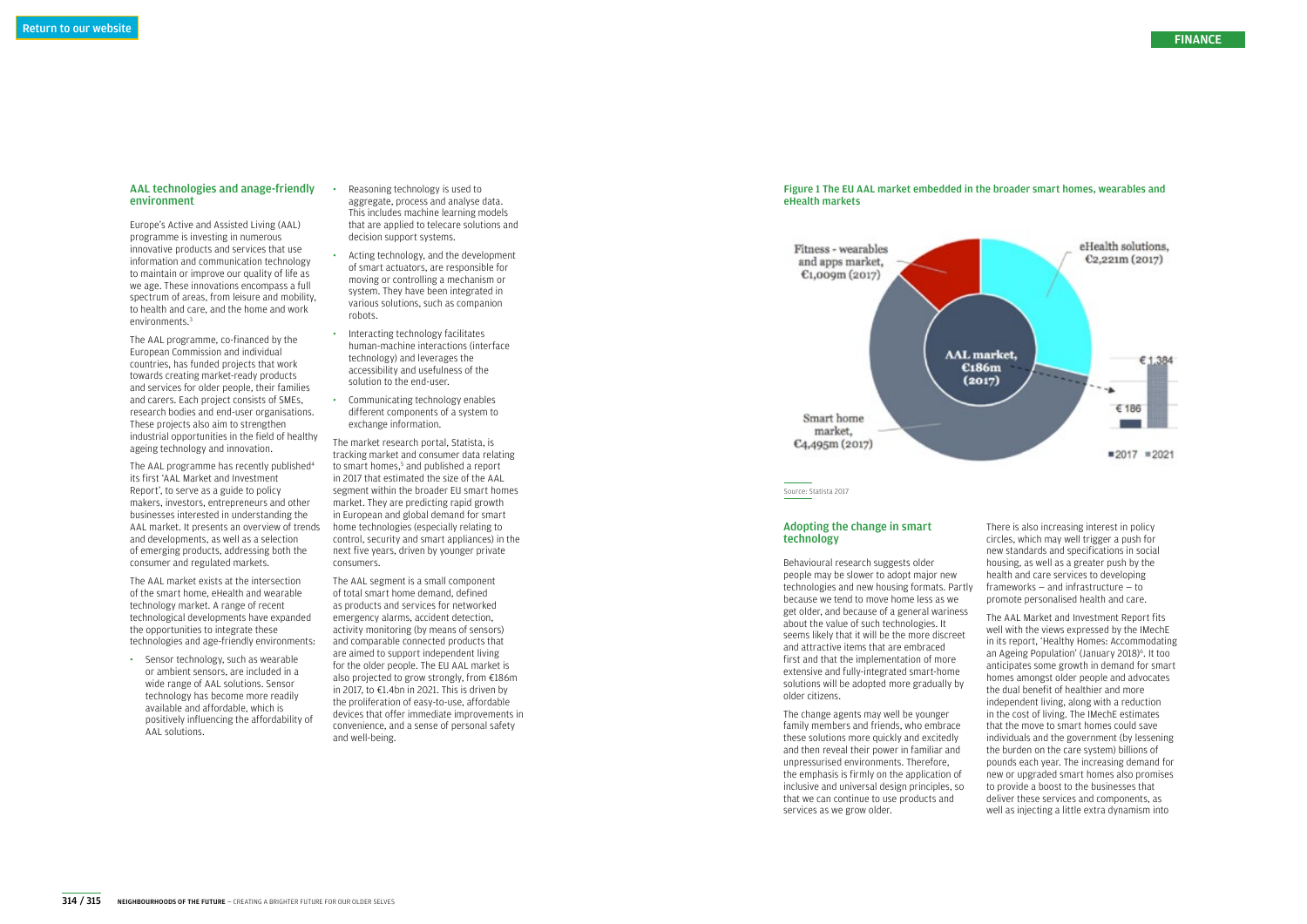The EU market already represents a fifth of the global AAL market, and by 2021, the EU market is expected to grow to over a quarter of the global market. The country with the largest market share remains the US, accounting for 60% of the total in 2017 and an estimated 40% of total in 2021. The penetration of AAL technologies in the US is already substantially higher than in the EU. In comparison to the US market, the EU market is heterogeneous and fragmented. EU countries have different health systems, policy systems and legal rules, and a wider range of consumer expectation and cultural differences. This means that expanding quickly may be more challenging in the EU, with businesses needing to work across borders and evolve business models that are able to cope with the many different private and institutional markets.

# Our homes and neighbourhoods in 20 years' time

The economic opportunities offered by the ageing population is incontestable, and together with the social imperative to create a cohesive society that provides equal access for all its citizens, innovate products, services and home environments need to be developed. This will allow older people to live active, healthy and happy lives for longer.

To start the process, designers and engineers of the future will need to adopt principles where the needs, abilities and desires of older people are considered equally to those of younger generations. This will provide a blueprint for living environments that are adaptive and intergenerational, where connected technology will be embedded in objects that provide intuitive, safe and

enjoyable links to daily social, physical, and cognitive activities.

the end-user's incentive to purchase AAL services themselves. It is likely that insurers and health authorities would invest more in the future, recognising the need to encourage longer independent living. The demonstration of economic and efficiency gains will further increase interest from this consumer group. Statista's AAL projections for 2021 suggest that Europe's larger economies will dominate future AAL markets: Germany  $-$  31% ( $\varepsilon$ 58m); UK – 21% (€40m); France – 13% (€24m); and Italy,  $6\%$  ( $\epsilon$ 11m).

Financing of these new neighbourhoods will pay off, both for public (health and care) procurers and private investors. However, a shift in attitude and behaviour will be required, so that segmentation of the consumer of the future will no longer be age categories alone.

- 1 The Silver Economy. Technopolis Group & Oxford Economics (2018) Available at: https://publications. europa.eu/en/publication-detail/-/publication/ a9efa929-3ec7-11e8-b5fe-01aa75ed71a1/languageen
- 2 Growing the Silver Economy in Europe. Available at: https://ec.europa.eu/digital-single-market/en/ news/growing-silver-economy-europe
- 3 Ambient Assisted Living Association funded projects are available at: http://www.aal-europe.eu/projectsmain/
- 4 AAL Market and Investment Report. Technopolis Group (2018) Available at: https://aal.challenges. org/2018/06/21/aal-market-and-investmentsreport/
- 5 The Smart Home global market. Statista (2017) Available at: http://www.statista.com/ outlook/279/100/smart-home/worldwide
- 6 Healthy Homes: Accommodating an Ageing Population. IMechE (2018) Available at: http://www.imeche.org/policy-and-press/reports/ detail/healthy-homes-accommodating-an-ageingpopulation

Photo credit: Image courtesy of Technopolis Group

the housing market, freeing up larger, family homes.

AAL is being adopted to different degrees and with different models in mind, dependent on the national health and care system. For example, in the UK, Germany and France, the telecare market is largely driven by the public sector, demonstrating that the public procurement approaches can influence the overall market penetration of AAL solutions in many countries.

While public sector can kick-start the procurement of new services, it may reduce

Source: Statista 2017

# Figure 2 The global AAL market



The change agents may well be younger family members and friends, who embrace these solutions more quickly and excitedly and then reveal their power in familiar and unpressurised environments.

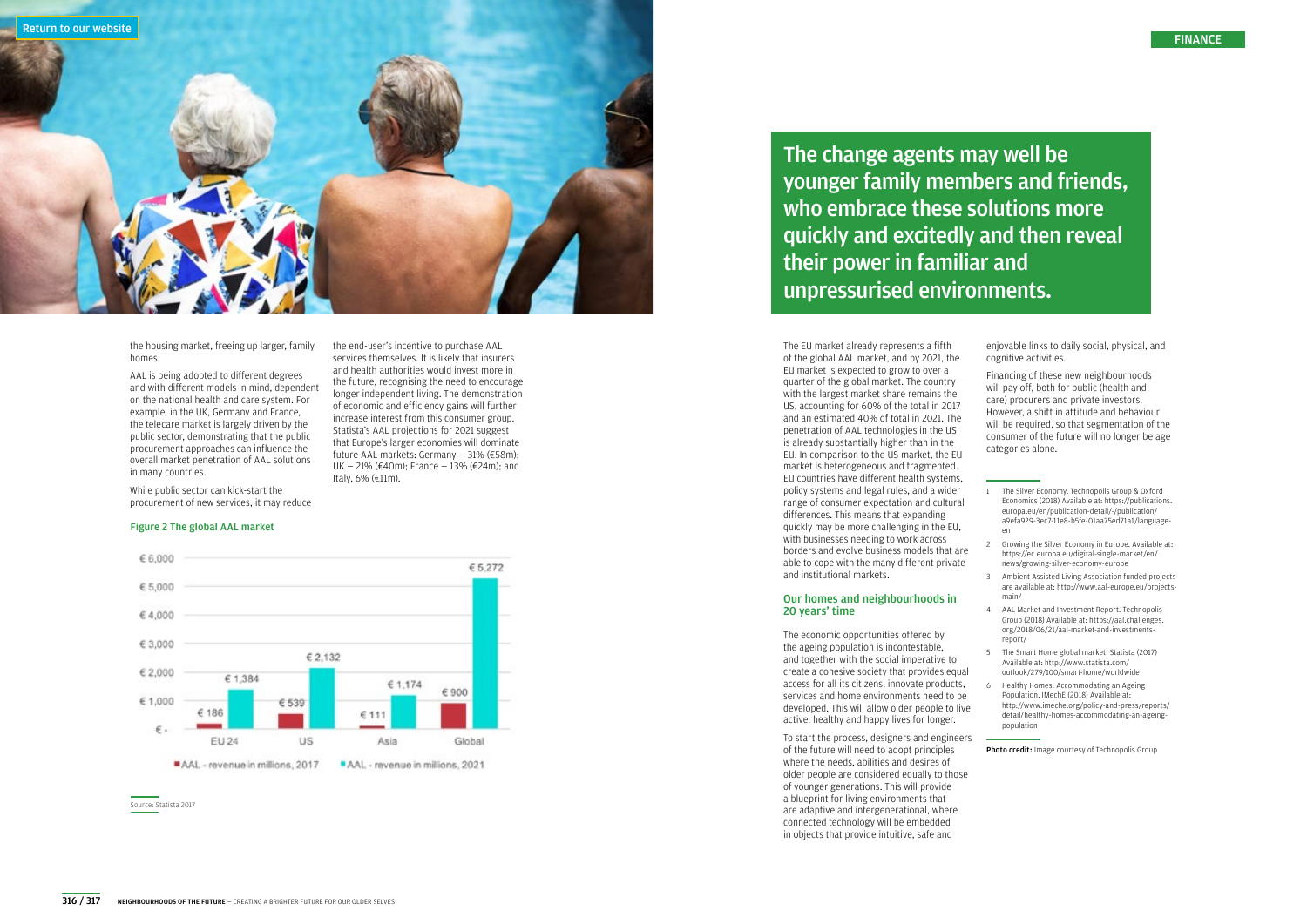

Steven Ellis CEO, Legal & General Home Finance

This white paper challenges leading stakeholders to reimagine our neighbourhoods of the future and asks us to spell out what should we be doing now to make this vision a reality. I'd like to home in on a "stop" and a ªstartº for my sector of the economy; financial services. So, first the 'stop': stop thinking that retirement is a discrete event that looks and feels the same to everyone. And the 'start'? Start designing solutions that meet the wideranging needs of people post sixty, rather than products that fit in neat silos.

### Let me explain.

Firstly, let's dispel this notion that retirement is 20 years and a carriage clock. "It" (and we will come on to what to call it a little later) has many phases; spells of employment, both voluntary and paid, child and other caring duties, adapting homes to maintain personal independence, funding children's home purchases and a myriad of other scenarios which reflect the ever-changing set of personal circumstances people face during their lives. These things don't stop just because we've reached a set number of years old. That's the picture for many today. And that's before we talk about the so-called ªGeneration Xº.

This group are the generation that follows the baby boomers. They will be heading into their sixties and seventies by 2030 and carriageclock retirement is not their style: this is the MTV generation after all. Generation Xers have always found their own way: flexibility in retirement, it seems, will be king.

Across Legal & General, our teams are working hard to design new propositions that will allow Gen Xers to build their own retirement strategies to meet the demands of a demographic group that will shortly account for 1 in 4 of the population (Office for National Statistics).

And this ageing population isn't `other people'. It's every one of us, from teenagers to centenarians. It's the legacy of the twentieth century's drive to improve the lives (and life expectancies) of everyone. In its 70 years, the National Health Service has transformed health and wellbeing in the UK  $-$  and it's been an unparalleled success. Very soon the UK will have a retired community of more than twenty million people. In a few more years, the number of over 80s will double to six million.

Then there's the elephant in the room  $-$  social care in older age. Research by the Institute for Fiscal Studies showed that 26% of over 65s receive some sort of assistance with daily living  $-$  this may not be formal care, but it illustrates the scale of the challenge. Over an eight-year span, 50% of older adults reported receiving care at some point. We have worked with the think tank. Demos, to understand the scale of the contribution that informal care makes and found that the equivalent of £139bn of care is being provided informally  $-$  this is nearly the same as the total NHS budget.

# A new definition for retirement?

It's a curious feature of our society that we will still have rather staid expectations of what retirement is. Indeed, the fact that we still have one word to describe a period which might last 40 years is, frankly, incredible. People over 65 are no more one homogenous group than `children' or `adults' and I would not be surprised to see the word retirement falling out of use altogether within a few decades.

Legal & General's oldest customer is 109 years old and 'retired' in the 1950s. Not everyone makes it past the century mark, but it is not unusual for our customers to experience a 40-year retirement. Research shows that our customers don't want 40 years of their life to be about one thing. I know I won't. For many people, this period will be longer than their career lifetime.

The end of a default retirement age has also boosted employment among the over 65s  $-$  there are now more than a million people over this age in work  $-$  in 1992 the number was less than half a million.

We asked our customers about their life goals earlier this year and the majority (72%) said

they still have goals in life that they would like to achieve. Aspirations among over 55s ranged from 'get a six-pack' to 'start dating again'. Others included holidays, travel and helping the family. Indeed, our research showed a strong desire among the over 65s to help grandchildren onto the housing ladder.

UK seniors are also passionate about volunteering. Age UK reports that nearly 4.9 million people aged 65 and over in England take part in volunteering or civic engagement.

# Overcoming the stigma around social care

# The final chimes of carriage clock retirement

# It's a curious feature of our society that we still have rather staid expectations of what retirement is.

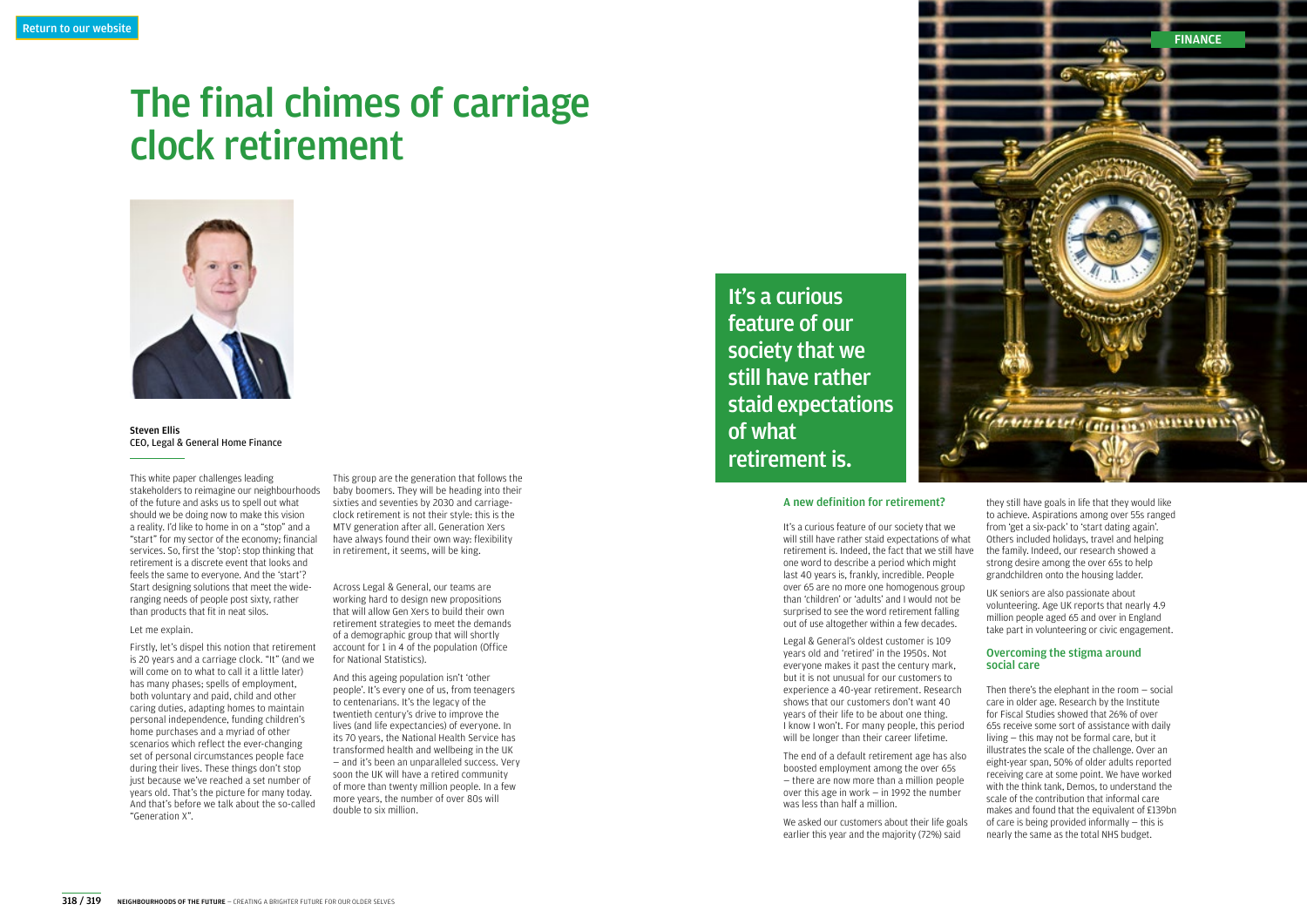

borrowing, the economy benefits by  $E3$ across the country that's a boost to gross UK output of £7bn last year alone. Our bank of Mum and Dad (BoMad) research suggests that some of the released equity

is helping sons and daughters to buy homes. We estimate that BoMad is the equivalent of a £5.7bn mortgage lender<sup>1</sup>. Mortgages are about more than  $e$ conomics  $-$  they can enable significant improvements in the quality of a person

or family's life. Through improvements and/or modifications to homes which are not age-friendly, older adults are able to maintain their independence by living in their own homes for longer.

By way of example, the London Rebuilding Society (a social enterprise working with Legal & General) asked my team to help a client of theirs who lives in Leyton, East London<sup>2</sup>. His house was run down; there was no upstairs running water or electricity and there was a hole in the roof. Our team worked with the Society team and their client to develop a solution. This involved a lifetime mortgage to release equity in the home. The team was able to refurbish the house to the Decent Homes Standard and our customer is now enjoying living in a safe and warm home.

# The role of legal & general

Legal & General began life in a coffee shop in 1830s London, after a conversation among a group of six lawyers. Our first policy holder was Mr Thomas Smith, who was assured for the sum of £1,000. We are still committed to supporting the development of 'inclusive capitalism' in the UK, because we have both a social and economic purpose. Long-term thinking is in our DNA and it is clear to my team that 2030 is not that far away.

We will be playing our part and creating financial solutions that help people enjoy their best retirement and play their role in the neighbourhoods of the future.

# Let's talk housing equity

The over 55 age group own 85% of the UK's housing wealth. That's staggering when you think about it. But the means to access this wealth from what, for many people, will be their best performing asset have been inflexible.

But over the last five years or so, a lot has changed. The latest iteration of equity release products, lifetime mortgages, are more flexible than ever. Consumers can borrow a lump sum against their house as a first charge mortgage. They can borrow a series of lump sums or even take a regular income. They can repay the loan, often without charge, in lump sums, or as a regular payment.

If rates hold at 2010 levels, by 2030 the number of UK people aged over 65 with a limiting, long-standing illness could rise by 44%, from 4.2 million to 6 million (evidence to the Work and Pensions Select Committee).The Secretary of State for Health and Social Care recently announced a £240m boost for adult social care  $-$  more evidence that the system is under pressure as winter approaches. The government is due to publish a green paper before Christmas which should outline a longer-term policy for social care.

When you add all of that up, you come to two inescapable conclusions: Retirement isn't going to be short. Furthermore, it isn't going to be cheap. So where will the money come from?

85% of the UK's housing wealth

is owned by the over 55s.

42% growth of lifetime mortgage value in 2017.

# FINANCE



<sup>1</sup> https://www.legalandgeneral.com/retirement/ retirement-news/2018/the-generosity-of-thebank-of-mum-and-dad.html

<sup>2</sup> http://www.impactinvestmentnetwork.com/ membernews/london-rebuilding-societycompletes-east-london-home-refurbishment-2/

Photo credit: Images courtesy of Legal & General Group PLC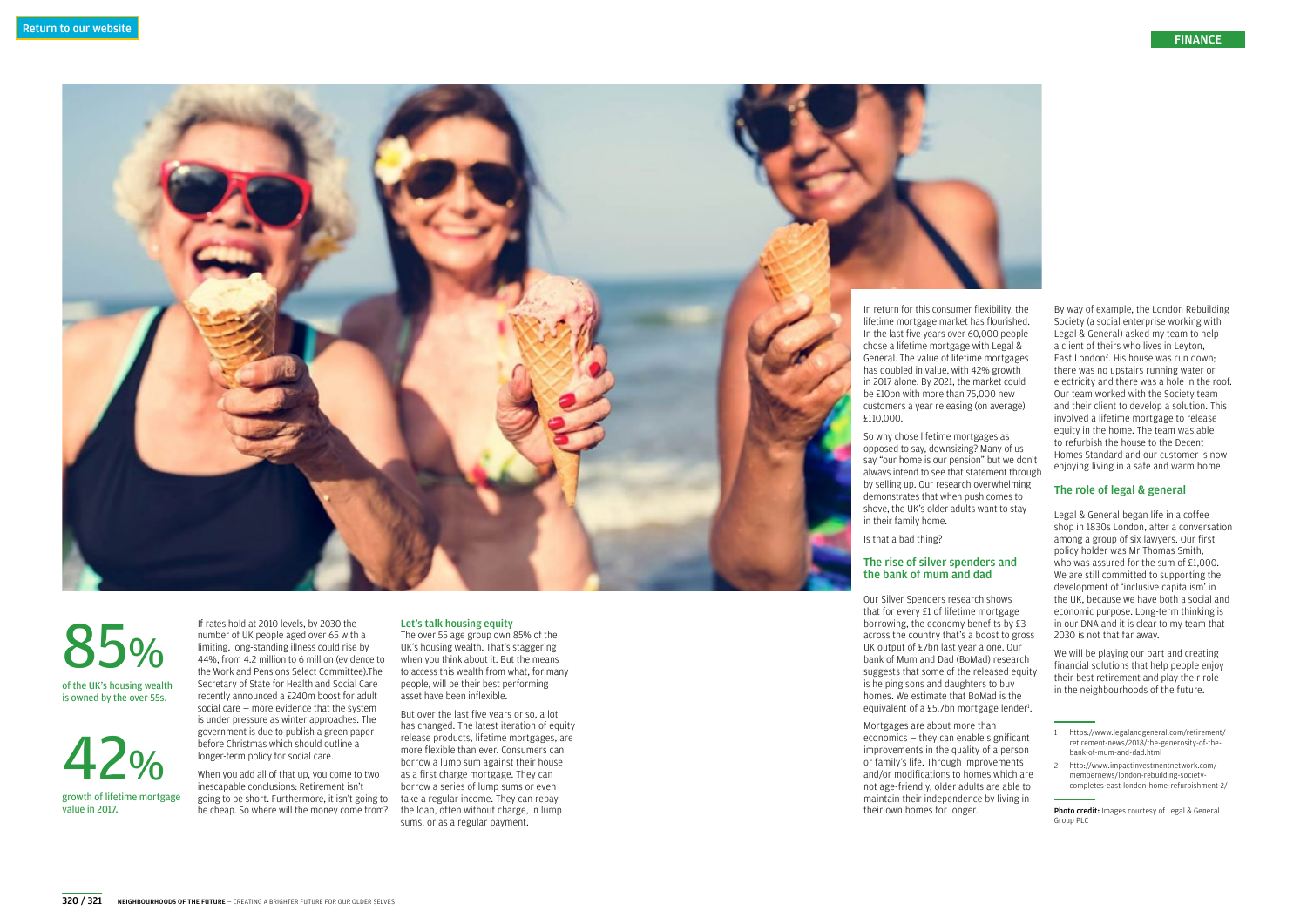## Nick Howe

Regional Enterprise Manager, London, NatWest

The trends caused by our evolving population are being felt by us all.

- · 70% of UK wealth is held by 50+ year olds.
- The fastest growing segment of smartphone sales is to those over 60.
- Between 2007-2016, only the segments of households aged between 65-75 and over 75 have seen increases in spending.

The progress around Neighbourhoods of the Future has been viewed as slow by many. There are limited projects taking place, but learnings are not always easy to find to help inform a different project in another area.

This is due to the need to bring together a multitude of different skills, sectors and decision-makers to start to provide solutions.

At such an early stage, the benefits achieved might not necessarily impact the area that the budget or resource is coming from. A programme commissioned by the NHS might achieve savings in a council's social care

# Older households are spending much more



budget. Conversely, proactive investment in projects to tackle social isolation could alleviative the strain on the NHS.

To ensure the grand sum of progress across Neighbourhoods of the Future, wide-ranging collaboration is a necessity. Channel 4's `Old People's Home for 4 Year Olds' captures this beautifully, with young children benefitting from the precious time and attention of the home's residents. The children develop key communication skills, whilst the residents themselves enjoy greater interaction, exercise and sense of purpose.

# Tackling the big questions

NatWest have been a collaborator in the Agile Ageing Alliance for the past four years. Some of the questions we have been investigating are:

> As we see a growing awareness of the challenges of our ageing societies, there are some encouraging early stage collaboration and small-scale projects taking shape. However, on a larger scale, we haven't yet managed to turn these problems into physical products, services and business models that consumers will validate by parting with their money.

- · Are the right financial products available for people in their later lives?
- · Are there further innovations that can be made to build companionship, given we have 4.9 million active mobile bank app users?
- Should our specialist sector teams, such as public sector, healthcare, third sector, technology, construction and property come together more formally to influence and learn from collaboration within this developing sector?

Our involvement is due to two main reasons. Firstly, this is a societal problem that will affect us all and so it is the right thing for us to consider what part we should play. Secondly, there exists a huge potential business opportunity. One that, if done right, could provide a chance for the UK to lead the world when it comes to thought leadership, prototypes, products, services and business models.



This would allow exports to countries all over the world, who also will need to adapt to these issues.

# Pitching the products

There has been a growing trend to divide ourselves into generational groups. This has highlighted discontent between those said to have gained and those said to have lost out. Nevertheless, dividing products and services across sectors and generations not only restricts advances relevant to the ageing society, but also reduces the chances of success of commercial products and services.

No-one likes to think of themselves as growing old or needing help. Therefore, the products or services most likely to see commercial success will be those that market themselves as having a great solution to the problems faced at any age. Smartphone sale growth is a great example where simple solutions are taken up by those over the age of 60. Yet these products are designed for all ages.

# Pushing the debate forward

To those with an interest in creating change and opportunities, we are currently viewed as a vitamin. That is, most can see there may

be a long-term benefit to participation, and that someone will profit from doing so, but most think it is something for other people to worry about. Despite the marketing and publicity we may see, they will very likely decide to invest their time and budget in something else. Therefore, to progress this debate, we need to position ourselves to stakeholders as a medicine. That is, something that consumers and business leaders not only desire but that they need to see the tangible benefits for themselves. To achieve this, traction is required.

# Road-testing the future

Traction can only be achieved once the public have seen and contributed to the vision of a Neighbourhood of the Future. It is just as crucial for them to see how different elements start to knit together. This is why we need demonstrators, which will comprise of physical neighbourhoods to be built around the UK. These will start to bring to life our Neighbourhoods of the Future. They will allow people with all levels of interest, be it the public, planners, schools, health groups, investors, landlords, tech entrepreneurs, or healthcare providers, to experience the proposed innovations for themselves.

Only then will they see why a community might want to part with their hard-earned money to participate. Achieving this will not only mean improved health benefits and reduced isolation and loneliness, but will also help to deliver successful sales for businesses, generate employment opportunities and contribute to greater community cohesion. This improves the quality of life for all.

# How to spot, build and pitch solutions for an ageing society

# This is a societal problem that will affect us all and so it is the right thing for us to consider what part we should play.

FINANCE

Photo credit: Image courtesy of National Westminster Bank Plc.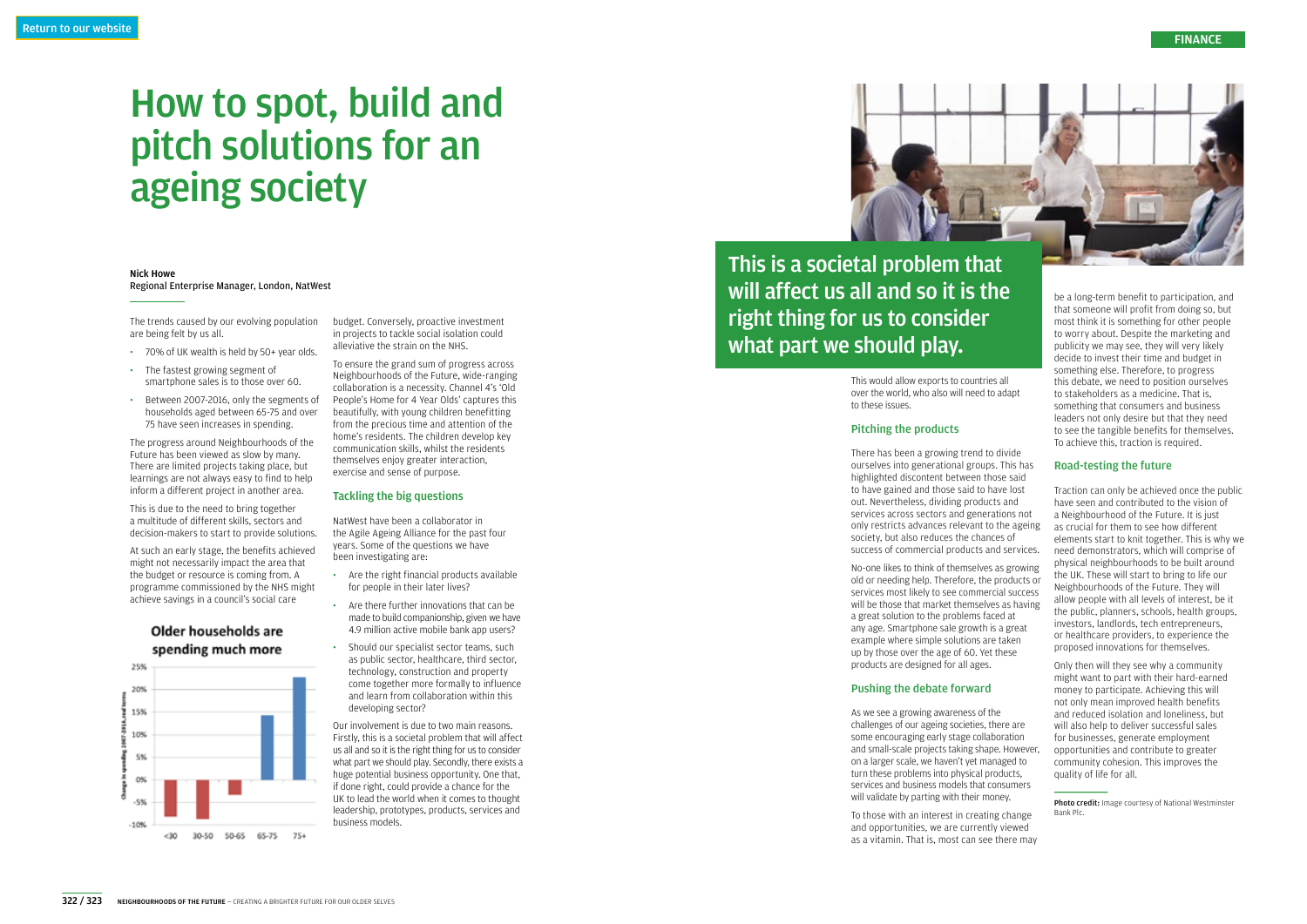# Money makes the world go round... right?

## Martin Clark Director of Impact Innovation, Allia

The way we pay for and fund the things society really needs is changing fast. As government pulls back and the banks operate under tighter controls, a range of alternatives is beginning to emerge. There is a growing social investment movement which links ethical investors with targeted impact-creating activities. Alongside these dedicated social investment products, we are seeing more use of crowdfunding, peer to peer lending, and even blockchain applications entering the market.

Those of us who want to secure provision for our ageing selves and see a change in housing should be asking: how can we make sure all these funding approaches are engaged with the challenge of funding whatever will have the greatest impact?

At Allia, we envision a world with a range of suitable social funding solutions to support development of new types of communities, in which age-friendly housing and retirement villages play a key part. Funding these developments is generally more challenging than traditional housing schemes, but that does not mean it is impossible. For example, we've recently raised £35M as a retail charity bond listed on the London Stock Exchange for 'Belong', the specialist dementia village charity. This will help fund two further villages to add to the seven that they already operate. These are state of the art 24-hour care communities with brilliant design. They boast features which help people to retain choice and independence in as many areas of their lives as possible when their needs change. The latest village opened in Newcastle-under-Lyme in April 2018 with space for 530 people. It left a lasting positive impression on those members of our team who visited it.

# Money, health and ageing

And now we hear that pension funds are handing back excess cash to investors because life expectancy is unexpectedly declining in the UK. What a terrible indictment of our society, that healthy life is diminishing while potentially useful funds are spent on things that, by implication, are not doing us good. This health crisis should spur us to find creative ways to use some of these funds to tackle the problem.

Allia is committed to facilitating some of the proven alternative finance solutions to meet the demand within the AAA/NOTF project and complementary initiatives inspired by it. Having now issued over £300 million in social investment bonds, we are confident this approach can develop into a credible asset class that catalyses a range of exciting projects in wider fields.

Another recent successful Retail Bond achieved £33M for Greensleeves Care, the charitable operator of care homes for older adults. We would love to see hundreds of innovative senior housing developments spring up, and to provide either the core funding or the balance of other funding if required.

Some believe that social impact bonds (SIBs) have potential, and there have been experiments in the fields of reoffending, family intervention and obesity among others. It may be that the principle of using private investment to pay for targeted interventions, where a public sector commissioner pays only for positive outcomes, could be applied to healthy ageing. (So, they are more accurately described as 'contracts for outcomes' rather than what the financial sector would understand as 'bonds'). The challenge is showing that there is clear attribution between the intervention and the outcome.



### 324 / 325 NEIGHBO **F THE FUTURE** – CREATING A BRIGHTER FUTURE FOR OUR OLDER SELVES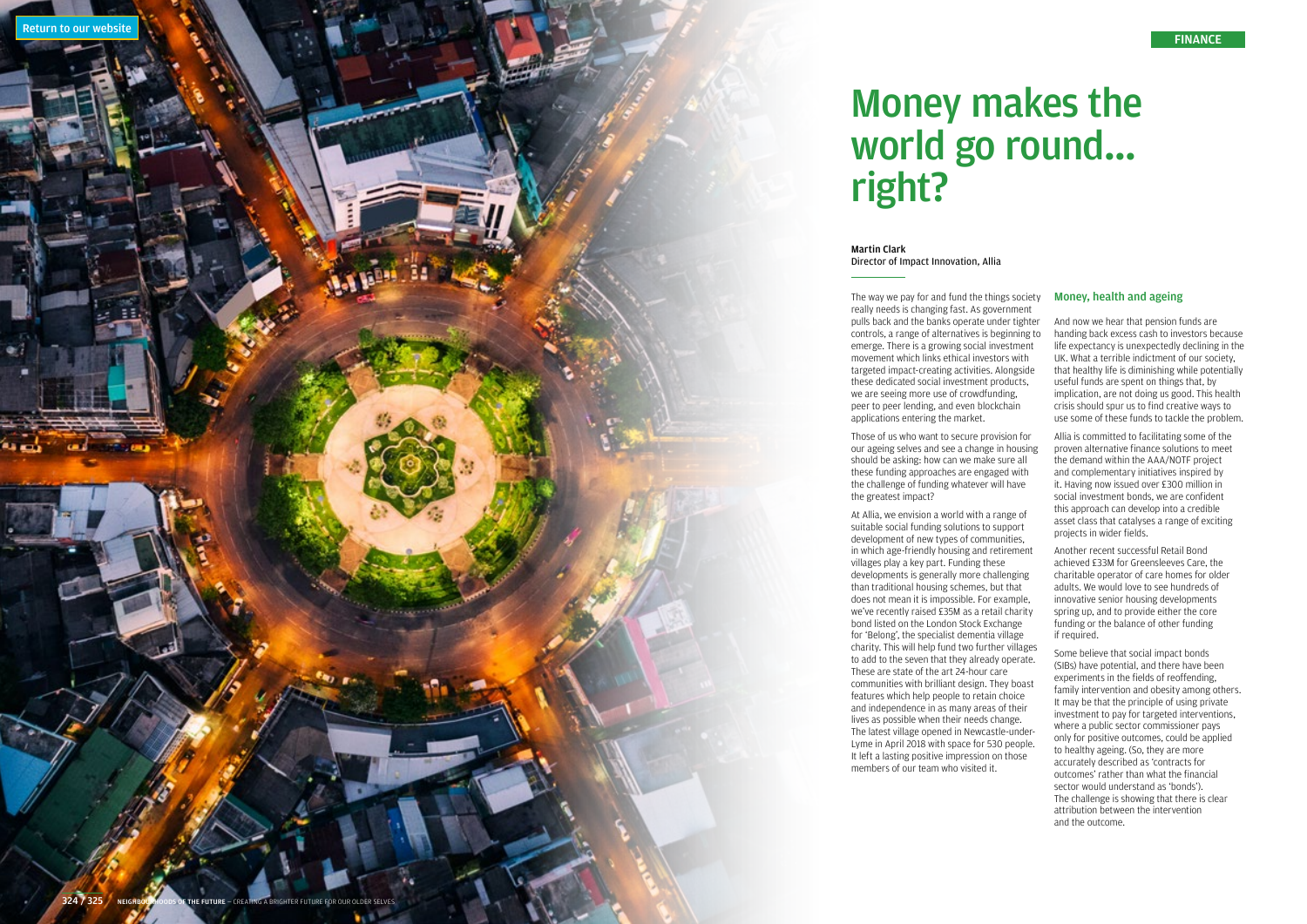# Six activities that need funding

Whatever the specific financial solutions, what sort of transformational activities should we be trying to support?

First and foremost, we need more age-friendly housing, from small clusters of units to whole neighbourhoods  $-$  as described by the Agile Ageing Alliance in this publication.

We need to retrofit the most effective innovations into existing housing stock<br>
– which is by far the larger challenge in terms of scale – so that people can<br>
live happily and safely there for longer.  $-$  which is by far the larger challenge in terms of scale  $-$  so that people can live happily and safely there for longer.

**3** We must face the challenge of financial and other support for downsizing or 'rightsizing' for those with a housing asset. This ensures that no one is ripped `rightsizing' for those with a housing asset. This ensures that no one is ripped off or at financial risk when they transition, and that there is funding for their future care.

At the same time, we want to be developing the pipeline of upcoming innovations which will be embedded in the housing of the future. These need to be better and cheaper, and work seamlessly and intuitively with people's everyday lives, so that they are available to all and not the preserve of the rich or those whose health conditions merit higher state support. The AgeTech Accelerator in which Allia is involved is one of the ways this can be done. It offers business support services alongside living lab testing of promising innovations, in a collaboration between UK, French, Belgian and Dutch partners.

Let's not forget to support the social capital organisations that we need as part<br>of the new communities. These communities cannot be perceived as, nor should of the new communities. These communities cannot be perceived as, nor should they ever become, mechanised holding pens for older people. They should be among the most joyous and meaningful places to live in the country.

Finally, we need to keep the pressure on government. For example, under what circumstances would HM Treasury be willing to invest low cost or zero interest finance to enable substantial home adaptations? The loans would be circumstances would HM Treasury be willing to invest low cost or zero interest over a long term and secured on the property so that they are recovered in the event of a sale on downsizing or death. Could social investment help to pumpprime this approach or offset some of the cost of capital? The cost benefit case would include reduced NHS costs, as well as improvements to housing stock, and the creation of a higher proportion of age-friendly housing units. We already know that poor housing costs the NHS around £1.4bn per year; more work needs to be done on how some of that could be used effectively on preventative measures.

So, let us put our money  $-$  to the extent we control and influence where it is held  $-$  at the disposal of the kind of future housing and communities that will make all our lives longer, more fulfilling and more independent. If this also reduces the financial burden on the public sector in caring for us now and in the future, that is an added benefit which opens up the potential to partner government on a serious strategic level. Together, imagine the progress we could make.

# A new way of thinking and investing

Those who work in finance suggest there is an almost limitless supply of capital for the right projects. According to the Financial Times (12 Feb 2018), private investors invested a record-breaking £46bn into funds during 2017. With institutional investment included, the total amount invested into UK funds in 2017 reached £63bn. And in total there is a staggering £1,234bn under management (The Investment Association, Aug 2018).

We need to grow the amount of dedicated social investment within and alongside this industry, as even on the broadest definition of 'ethical funds', they only represent around 1.3% of the total. Socially motivated investors of all kinds should be demanding more uses of their money that are good for our ageing society. And the social investors can themselves become the initiator of projects. People and businesses with financial reserves and connections to or awareness of those with land should be able to come to the AAA Neighbourhoods of the Future consortium and put forward a project which can come under the bigger umbrella.

We must face the challenge of financial and other support for downsizing or `rightsizing' for those with a housing asset.

£46bn invested capital by private investors in 2017 (Financial Times)

£63bn total amount invested into UK funds

£1,234bn of total funds are under management (The Investment Association)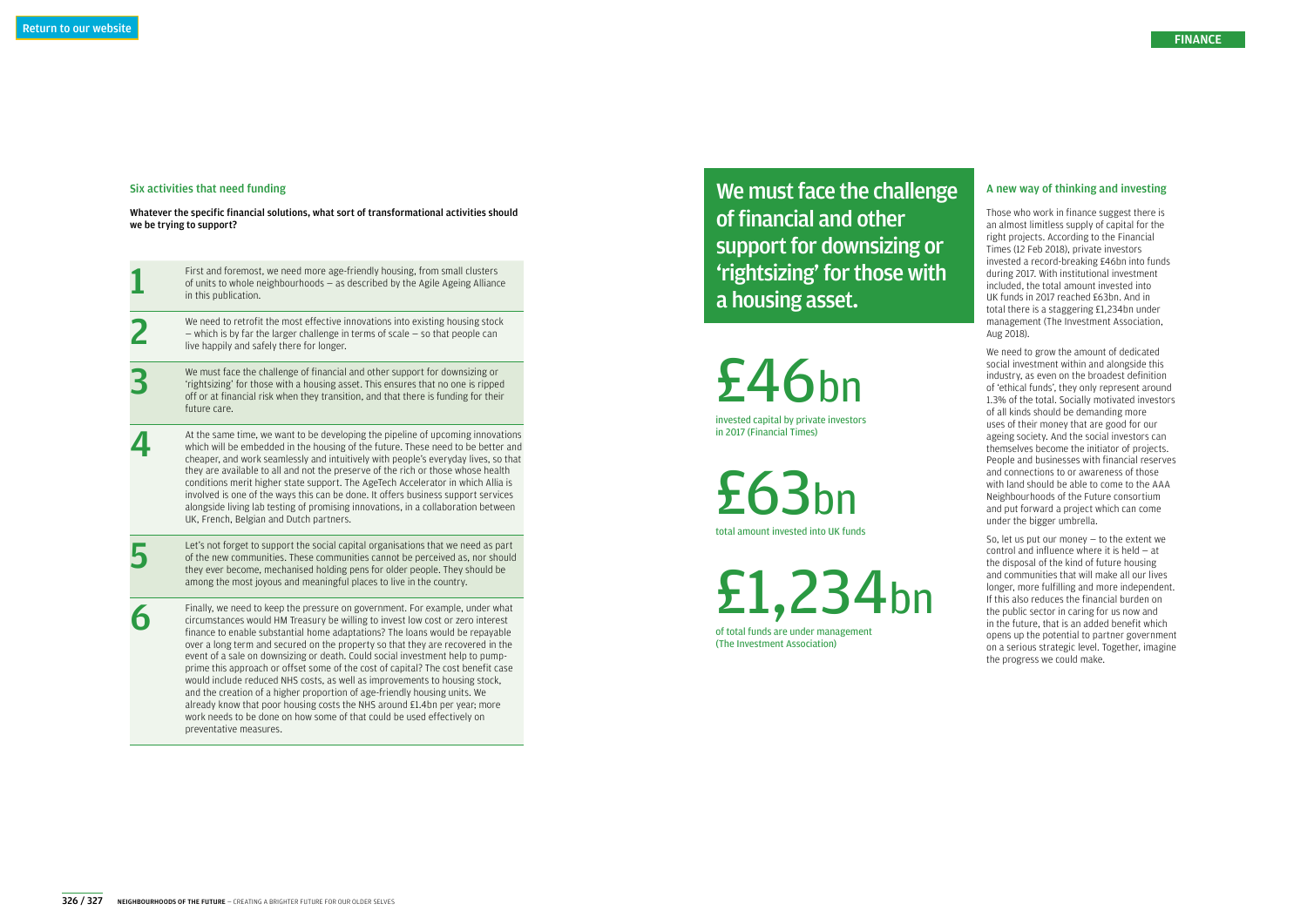

Stephen Johnston Co-Founder, Aging2.0

Over the past few years, there has been a dramatic increase in the number of start-ups focused on 'healthy ageing'. Since 2012, when I co-founded Aging2.0<sup>i</sup>, we have hosted over 500 start-up pitch events across 65 chaptersii in 20 countries and are now tracking over 3000 companies globally. Most tend to focus on their breakthrough technologies, while others their novel user experience. Very few propose radically new business models. This is one of the reasons I believe we are seeing few small companies get to scale.

The majority of companies today use some version of B2B or B2B2C (i.e. businessto-business, or business-to-business-toconsumer.), and most equate ageing with health. That is a shame, since ageing  $-$  and building the neighbourhoods of the future  $$ is about living richly in multiple dimensions. Here are six alternative approaches that could help disrupt the status quo:

While consumer marketplaces sound attractive, especially to red-blooded, free-market libertarians, in reality many who would benefit can't afford to pay. Money spent by governments or insurance companies can `prime the pump'. The Australians have been pioneering personal budgets<sup>iv</sup> for years, and there are fledgling examples elsewhere (including in the UK.). Unfortunately, bureaucrats picking winners is not always a recipe for success; a fixed shortlist of 'safe' products can protect incumbents from innovators. Looking forward, giving people money to spend on curated portals (such as Unforgettable) could help, together with a more commercial, experimental mindset by those who have already large numbers of consumers, such as AgeUK<sup>v</sup>.

### 1. Direct to consumer

This is the simplest idea, yet it is surprisingly radical to those steeped in `Ageing 1.0' (a siloed, low-tech, `dependency' view of ageing). This is about unleashing the 70% of household wealth locked up in the 50+ population. It's about expanding Europe's  $\epsilon$ 3 trillion 'silver economy' by creating attractive products that people desire, not just require. BestBuy's recent \$800m acquisition of GreatCall<sup>iii</sup> is validating, but more is needed. The key elements of success are distribution, design, branding, and an ability to curate products and educate consumers. iPads and Oxo products are two worthy examples  $-$  succeeding via superior quality matched with person-centred, ageless design. The dementia products portal Unforgettable.org is a taking a marketbuilding approach, offering community and curation to spark commerce.



# Six disruptive business models to power our neighbourhoods of the future

# 2. Personal budgets

# 3. Capitated payments

What if some older persons are not best placed to be the empowered, sovereign consumer? They may not be interested in comparing vital sign monitors and prefer Krispy Kreme to kale salad. Enter capitated payments  $-$  a monthly lump sum paid to an organisation to do everything necessary to take care of older adults. This ties health and social together neatly. It solves the enduring problem of noone being in charge of keeping older people happy, healthy and independent.

# FINANCE